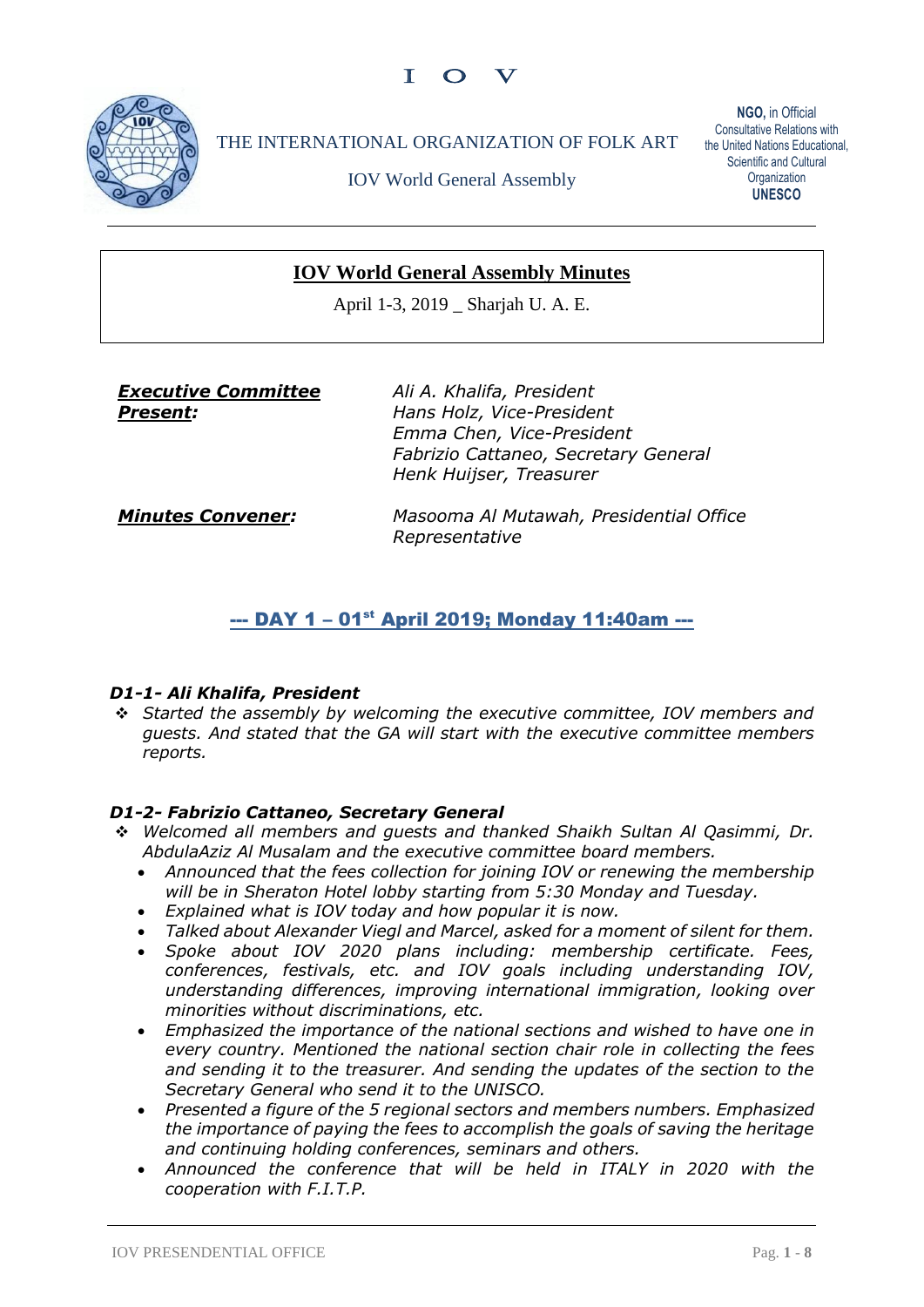➢ President, Ali: Mentioned that an important book about Alexander Viegl written by Anna Viegl will be printed. The book gives a good idea about all the aspect of IOV with pictures. President asked if there are any comments or suggestions about Secretary Cattaneo report. There was no intervention.

I O V

#### *D1-3- Henk Huijser, Treasurer*

- ❖ *Welcomed everyone and started presenting his report. Presented the financial accounts for the years 2016-2017. Showed how the payment grew from 2016 and mentioned that the member administration is transferred to the office in Bahrain. Talked about the rule and assignments of the treasurer and the assignment to prepare the annual accounts 2017. Showed few figures from the balance, profit and loss and shared some notes to the financial statements.* 
	- ➢ President, Ali: Asked members to get a copy of the report if they want to see it closely. He mentioned that we have to find other ways to get financial support for IOV. He mentioned that this general assembly and scientific conference is a proof of the importance of the financial support, that is why the board decided to go back to an old practice of giving a medal to the people who support IOV, like they did before and gave it to Habib Bourguiba the former president of Tunisia and to Kur Josef Waldheim the former president of Austria. And this year they decided to give it to Shaikh Sultan Al Qassimi the ruler of Sharjah for his support. There was no other intervention.

#### *D1-4- Hans Holz, Vice-President*

- ❖ *Welcomed everyone and started presenting his report. Showed some meetings and activities he was part of, for example: EC meeting in Bahrain, International Dance Festival in India, 14th European International Scientific Conference of Folk Culture in memory of IOV founder Alexander Veigl, UNESCO meeting in Paris and conference in Mauritius and IOV EC meeting in Valencia, Spain.* 
	- ➢ President, Ali: Spoke about Hans work in consulting the board and his kind invitation to 12 IOV members to Andorf to plan for "time to change". There was no other intervention.

#### *D1-5- Emma Chen, Vice-President*

❖ *Welcomed everyone and started presenting her report.* 

- *Showed some of her NGO work pictures including handcraft, scholars and cultural exchange activities supported by UNISCO and the government. Some cooperation activities with Germany.*
- *Spoke about the importance of music being part of the heritage, and the need of encouraging students to join the folk-art activities.*
- *Spoke about the importance of getting governmental support to support IOV.*
- *Shared some of her participation in activities and meetings to let people know what is IOV and promote it.*
- ➢ Intervention1: Mr. Olvin Valentin, (Portorico): Are the trips and activities that we saw is increasing our finance?
- *-* Emma: We need to find people to support IOV by doing this activities and trips and to introduce IOV and its goals and activities.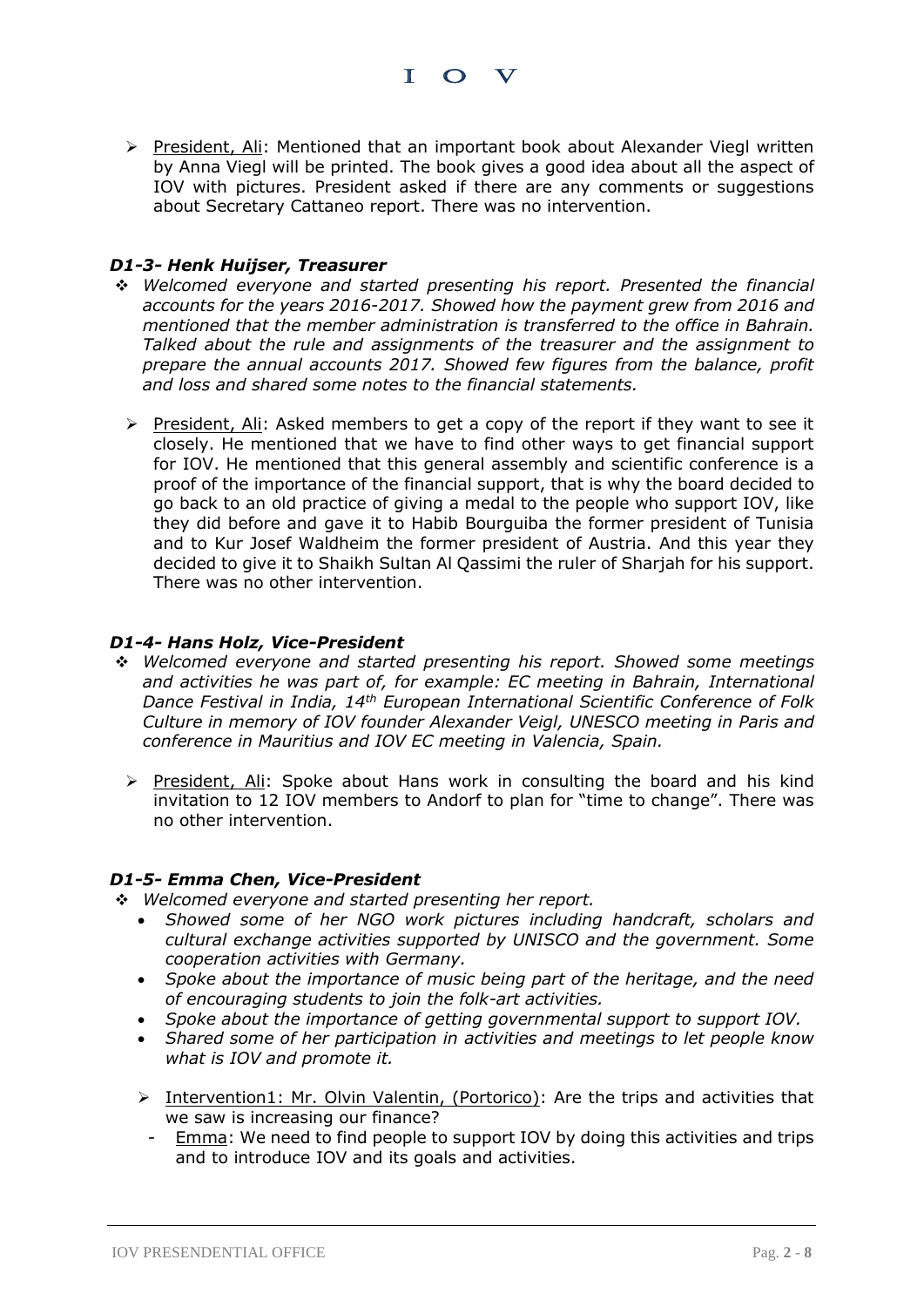

I O V

### *D1-6- RED for America: Clerton Vieira IOV Brazil - Activity report*

- ❖ *Welcomed everyone and started presenting his report.* 
	- *Mentioned that he is happy from Barazil members contributions to IOV, and that they are willing to work with all members even outside Brazil.*
	- *Mentioned their plan to build new partnerships with universities.*
	- *Mentioned that they have a challenge with their new mission called 'National Commission for Heritage'.*
	- *Presented a video about their activities in Brazil.*

### *D1-7- RED for Europe: Javier Rodrigo Illarri. IOV SPAIN – Activity report*

- ❖ *Welcomed everyone and started presenting their report for the last year, from when he was appointed.*
	- *They invited the executive committee for the 50th anniversary of Valencia University.*
	- *They started to work in analyzing the distribution of IOV members within 44 countries mentioning the active and none active countries. Report was presented.*
	- *The report showed some distribution which might not be accurate and need to be look through, for example 12% of IOV members (which is the most) shows*  in Romania, while Italy or Austria might have more. They will work in improving *the accuracy of these data.*
	- *Working on a website showing 12 national sections. and IOV Spain Web page.*
	- *Working on elections coming on 2020, status will be sent to the government.*
	- *Working on the national foundation of IOV Spain.*
	- *Working on annual report templet for IOV Europe National Chairs.*

### *D1-8- RED for ASIA: Dunguu Munkhnasan. IOV MONGOLIA– Activity report*

- ❖ *Welcomed everyone, thanked IOV Mongolia members for their contribution, and mentioned that IOV Mongnolia was registered by 2004. Started presenting their report.* 
	- *Mentioned their art and cultural events.*
	- *Mentioned that they will start to host their first conference and first festival very soon.*
	- *Talked about the number of members they have and how many of them are active.*
	- *Presented a video about Mongolia activities.*

### *D1-9- RED for AFRICA: Mohamed Joudat, IOV Morocco – Activity report*

- ❖ *Welcomed everyone, Sharjah and president Ali and thanked him for improving IOV by his vast experience in culture and Heritage preserve. Started presenting his report.*
	- *Mentioned that they were able to stablish the biggest sector of Africa in Morocco, started with a small project about culture.*
	- *Started cooperation with different universities.*
	- *Arbitrate many thesis and research papers in African culture.*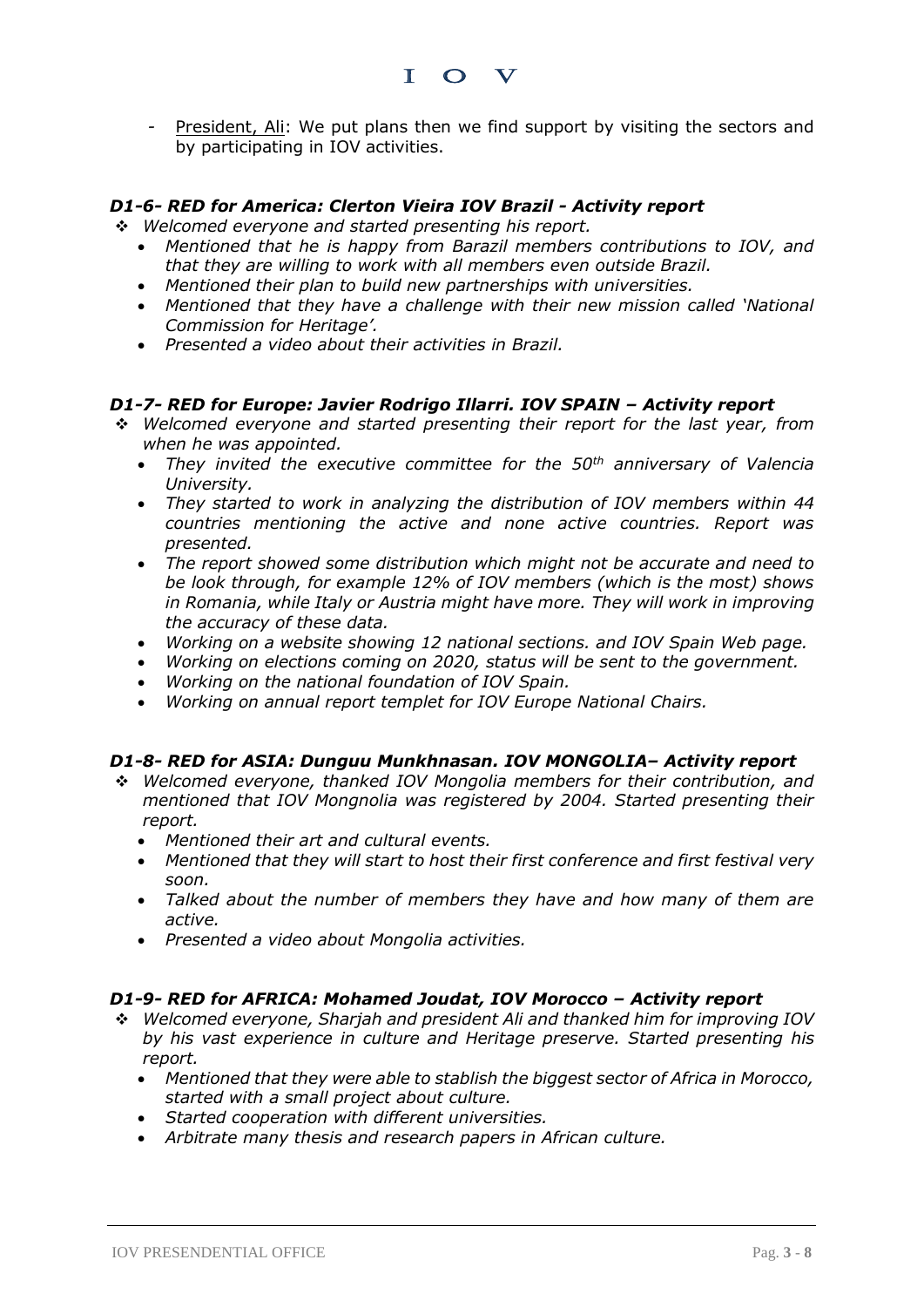

I O V

# --- DAY 2 – 02nd April, 2019; Tuesday 09:35am ---

## *D2-1- Festivals & Practices Commission. Chair Geert Nijhof*

- ❖ *Welcomed everyone. Started presenting his report.*
	- *Explained his work for IOV, and his main objectives.*
	- *Mentioned his activities since 2016 in traditional cooking, scientific seminars, handcrafts, etc.*
	- *Talked about his work with festivals in Netherlands, new IOV website and the IOV world youth commission.*
	- *Mentioned his future wishes: project to support all members of IOV, evaluation of festivals, releasing new projects for fund raising, and to extend the festival commission.*
	- ➢ Intervention1: Mr. Wieslaw Kraika (Poland): I always ask myself what benefits I will get by being an IOV member? If you get profit from IOV then you should be a member of IOV!
		- *-* President, Ali: When IOV hold scientific events like this conference in Sharjah, that helps to get scientist from all over the world to be IOV members and IOV becomes more open organization. That is a huge benefit.
	- $\triangleright$  Intervention2: Prof. Eman Mahran (Egypt): I think we need to make more road festivals with traditional games and including average people. We need make IOV members more cultural and IOV more traditional.

### *D2-2- Science & Research & Financial Support Commission. Chair Mohammed El Nouri*

- ❖ *Mentioned that even though the priority of the papers at the scientific conference should be for IOV members, but the quality of the paper is important too, so at the end we chose the best 20 papers from 600 papers from the Arab region and 200 from western. He also spoke about the complement of the 5 parts book which contains 1000 traditional tales. Finally, he said that they are working on a new conference will take place in November hopefully.* 
	- ➢ Intervention1: Dr. Mohamed Joudat (Egypt): In IOV from more than 10 years we are assuring the importance of the scientific conferences. There are many organizations specialized in Folk art, but their role was absent from our conference. I think the scientific committee should be more open to these organizations to have more members in the structure of the scientific committee.
		- *-* Dr. Mohamed El Nouri: The scientific committee is already open to all organizations, those who was absent from the conference are absent by their choice, we don't choose the people by their sentiments, but we choose who we think is proper.
	- ➢ Intervention2: Prof. Letizia Bindi: One of the most challenges is to invest in research. I suggest for the future; we need to meet with the scientific committee to look for some type of investment.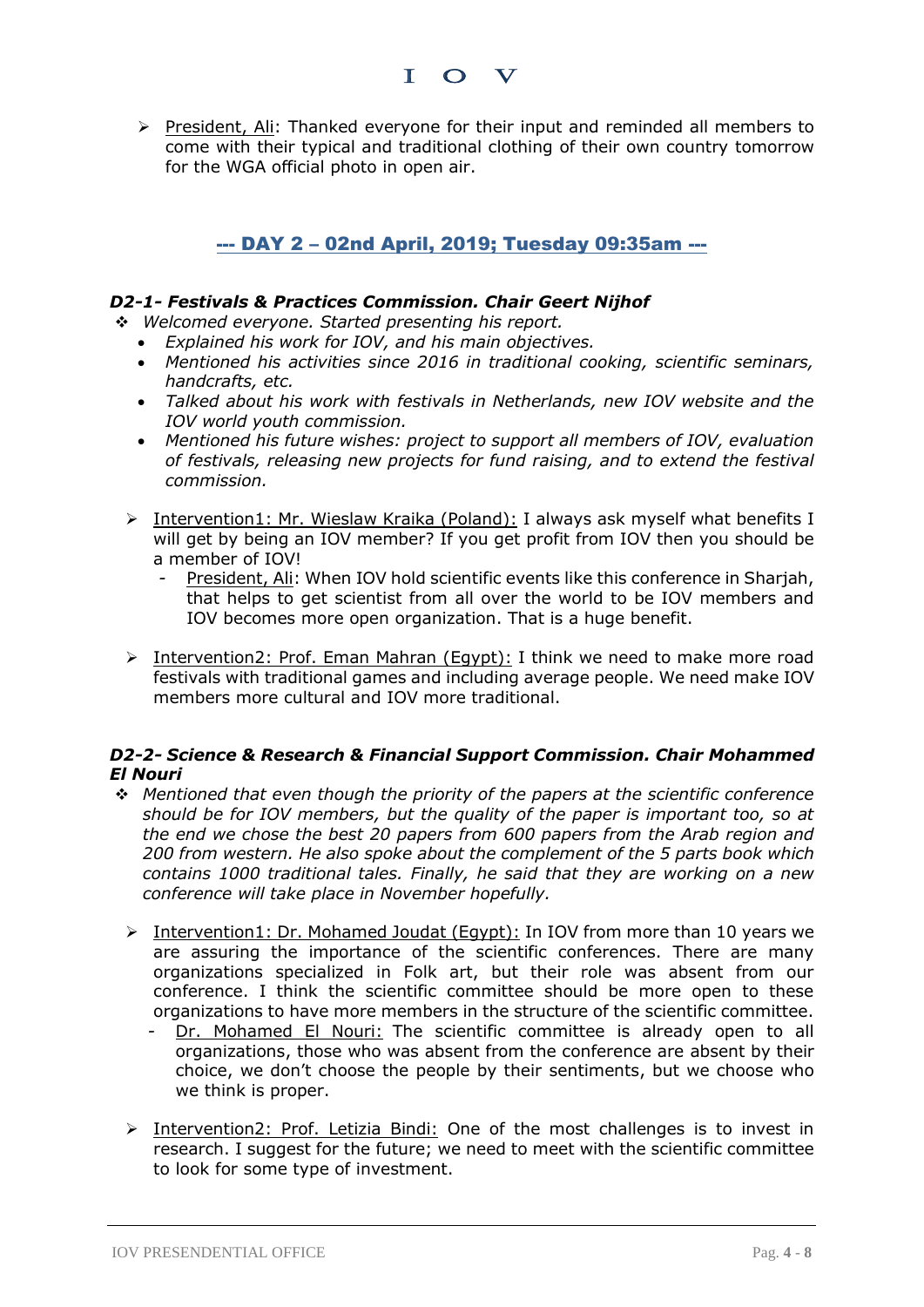

- ➢ Intervention3: Prof. Eman Mahran (Egypt): Maybe we can pay to distribute the Logo and the publications of IOV for promotion.
	- *-* President, Ali: IOV is moving forward with its scientific projects. I suggest that the scientific committee maybe can meet in China with the invitation of Emma to look over the suggestions.

### *D2-3- Youth Commission: Shereen Rafea.*

❖ *Welcomed everyone. Mentioned that they have 20 participants passionate about the work they are doing. They strength their network by using YouTube, Facebook and blogs. She spoke about their publications, the way of being a member in the commission and some of their activities.* 

### *D2-4- RED for MENA: Abdulaziz Al Musallam – Activity report*

❖ *Spoke about his joining to IOV, starting from Italy with the invitation of Mr. Ali. Mentioned that since Sharjah is a city of heritage, we met and decided that I will be heading the section of the MENA region. Our new IOV building will be ready soon, and we are ready to support IOV.* 

### *D2-5- Presenting an award to Dr. Abdulaziz Al Musallam, Ms. Anna Vigel and Dr. Valko Lubenov.*

### *D2-6- Legal Committee Chair: Hanady Al Jowder. Amendments to IOV Bylaws.*

- ❖ *Welcomed everyone. Voted on changing the title of the "treasurer" to "financial director". It was approved.*
- ❖ *Voted on dividing the commission of "Scientific & Research & Financial Support" to two commissions "Scientific & Research" & "Financial Support" because of the two different objectives they have. It was approved with the following interventions.* 
	- > Intervention1: Mr. Olvin Valentin, (Portorico): We are voting on something we don't have any information about.
		- *-* President, Ali: Explained the role of the two commissions and the need to divide them.
	- ➢ Intervention2: Prof. Letizia Bindi: Only one doubt about the relationship between the financial needs and the research. As it is necessary to have connection between them.
		- *-* Hanadi: All the commissions are connected and working together.
		- President, Ali: Mentioned that IOV needs not only for research, that is why it is important to divide the two commissions. Also, he want to formally register the board apologies for Dr. Noor Al Huda Badis, as she was one of the research committee members who reviewed the conference papers and was supposed to present a report about IOV publications. But unfortunately, she was not able to come to Sharjah because of some visa issues.
	- ➢ Intervention3: Prof. Eman Mahran (Egypt): It is better to call the "Financial Support" commission "Resources Support".
		- *-* Fabrizio: We are not opening a new commission to discuss the name. we are only dividing the one name we have to two names within their objectives.
	- $\triangleright$  Intervention4: Emma: We need to open the door to new members that can support the financial support.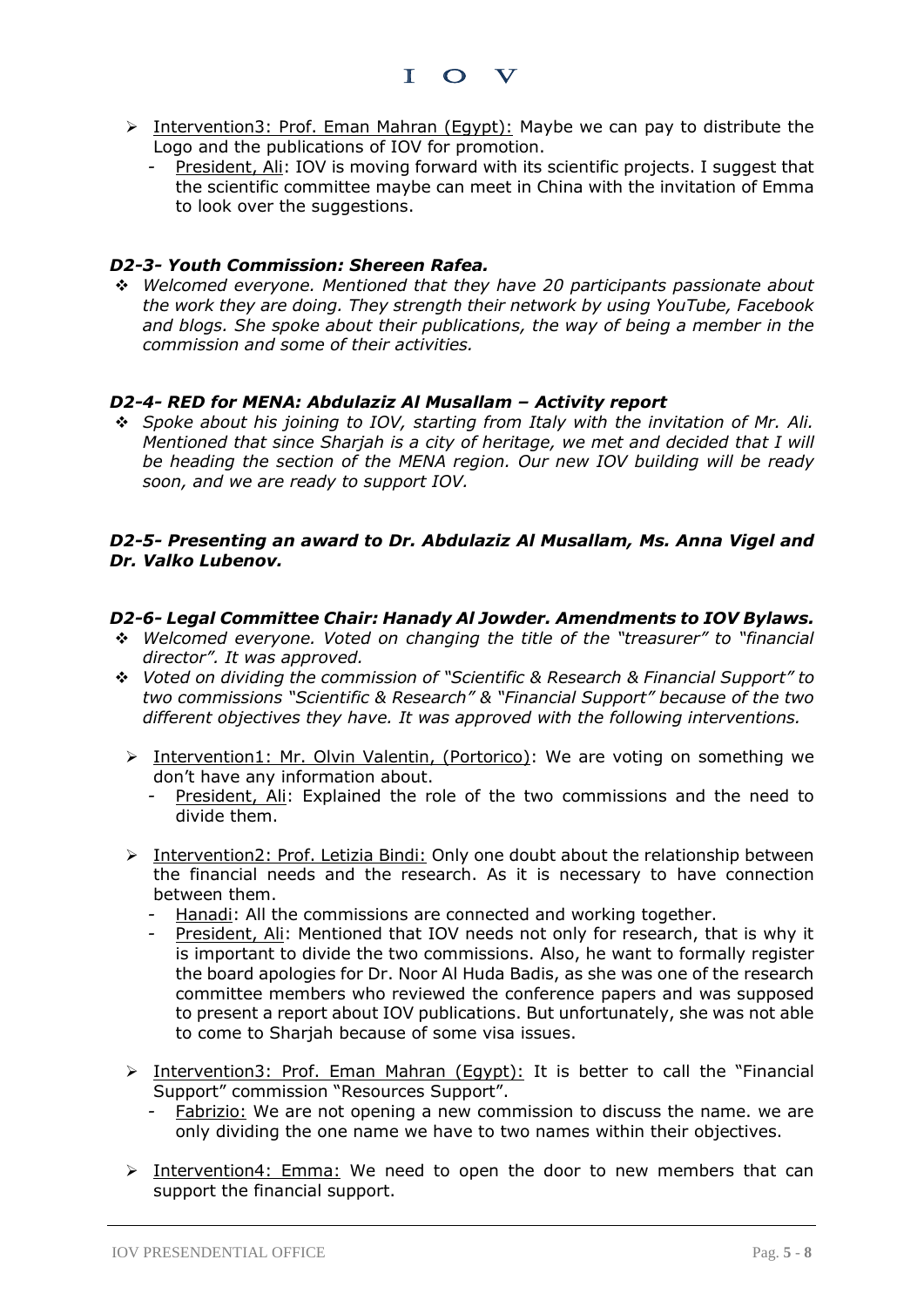- *-* Fabrizio: It is the commission role to do that.
- ❖ *Voted on opening a new commission for "Childhood". It was approved with the following interventions.*
- ➢ Intervention1: Dr. Mohamed Joudat (Egypt): The childhood commission should be part of the scientific & research commission with some changes in the commission structure if the goal was to do research about the childhood.
	- *-* Fabrizio: Educational line and proposals for media attention about childhood is far from our minds now. We need a platform to take care of the child, it is an idea that we can try.
	- *-* Emma: I support Dr. Mohamed; it can be under the scientific committee.
	- *-* Fabrizio: We are talking about a commission not a committee.
	- *-* President, Ali: The children field needs a special attention with people really specialized in everything related to childhood, so I think it need to be separated from the scientific & research commission.
	- *-* Dr. Ahmed Mursey (Egypt): I think it is important to have this commission to develop generations understand the value of heritage and how it is connected to our live and society.
	- Prof. Letizia Bindi: I think it is important to have this commission and it should be linked to the scientific and research commission. We need to decide what type of knowledge we want to make the children and the community aware of. For example, children harassment.
	- *-* Camila Leal (Brazil): I agree to have this commission and would like to be part of it and help since I am specialized in childhood education.
	- *-* Prof. Eman Mahran (Egypt): It is important to concentrate on the neglected children and the children celebrations.
	- *Mr. Olvin Valentin, (Portorico): My concern is having broad structure and* having more commissions that might lead to have empty commissions. Again, we really need to know what we are voting for.
	- *-* Fabrizio: All the commissions are connected, and they are all at the end under IOV.
	- *-* Hanadi: We are working on developing our commissions work, in case the commissions were not active we can cancel them in the future.

## *D2-7- Members Interventions*

- ➢ Intervention1: Dr. Wielsaw Krajka (Poland): I have a recommendation, the board should pass the information to the chair of the national section, and he is the one who is responsible to pass the information to the section members instead of emailing all the members direct.
	- *-* Fabrizio: Not all the section chairs are active and sharing the information to the members in the country, and sometimes the section might consist only from the chair and two members. I will send the information to the chair only if he was active and doing what he should do.
- ➢ Intervention2: Mr. Sliven (Nigeria): It is a big shock. we have 3 people was ready to come to Sharjah, they wasted time, effort and money for tickets but they were not able to join.
	- *-* President, Ali: Some people was not able to come because of some security issues that is outside of our control. We should respect the efforts of the hosted country and respect their rules and regulations. We will try to compensate their tickets if possible.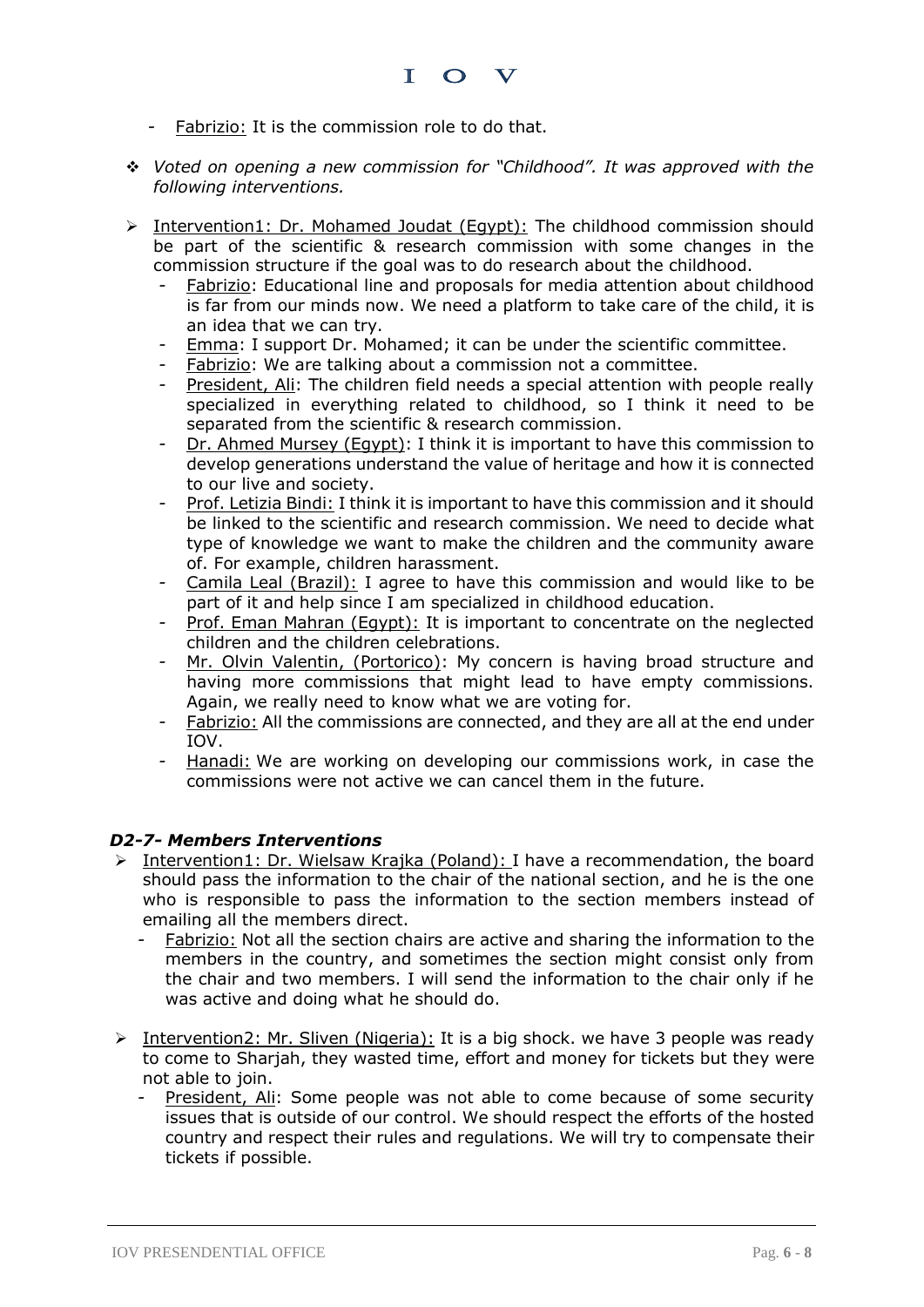➢ Intervention3: from Sao Paulo (Brazile): Talked about their 2020 event and asked anyone interested to sign in their website. Showed a video about their activities.

### *D2-8- Helena Lourenço, IOV BRASIL, ABRASOFFA. Presenting History of the IOV.*

- ❖ *Presented their activities from 1988 and how the number of members increased.* 
	- *Mentioned their cooperation with their country and activities they are doing with youth and children. And activities with UNESCO.*
	- *Talked about the meetings they have in Europe and Korea. And that they were awarded two prizes in Greece and France.*
	- *Established many committees that are working on justice and peace.*
	- *Presented some photos.*
- ❖ *Suggested few things:*
	- *We need to find ways to get funds. And to be informed what ways to get funds.*
	- *We need to invite journalists and media to have members from them to cover our activities.*
	- *Need a list of people attended the general assembly to communicate with them after the conference and make friendships.*

### *D2-9- Tahir Amiraslanov, IOV AZERBAIJAN. Azerbaijani Traditional Cuisine Culture.*

- ❖ *Presented some slides from their activities about different festivals with the participation of many countries.*
	- *Showed pictures of their national cuisine competitions.*
	- *Publications about their resorted old dishes.*
	- *Stated postage stamps of 26 pieces of 4 brands in 2018 representing traditional cuisine.*
	- *Mentioned that IOV did not accept yet their invitation to the cuisine.*
	- $\triangleright$  Intervention1: Dr. Mohamed Joudat (Egypt): I suggest having a certificate to the countries like Azerbaijan who are doing special efforts in saving the cultural tradition.

### *D2-10- Anna Viegl Documentary Book.*

❖ *Presented the Alexander Viegl book. Which talks about the history of IOV, and the role of Alexander in conserving the heritage in all over the world. After his death his wife Anna Viegle started to check all the available documents and pictures for IOV efforts to save and commemorate Alexander effort. She expressed her thanks and gratitude to President Ali for his support in publishing this book and wish that many of IOV members will have the time to read this book to see Alexander's years and IOV efforts all over the past years.* 

### *D2-11- Anna Brzozowska Krajka Scientific Book.*

❖ *Started with thanking everyone who helped in preparing the book. The book talked about the conference took place in Poland. Presented the cover and explained the idea of the picture on it which was about old toys look like dancers with traditional costume. Then presented the content of the book by going over the content list.*